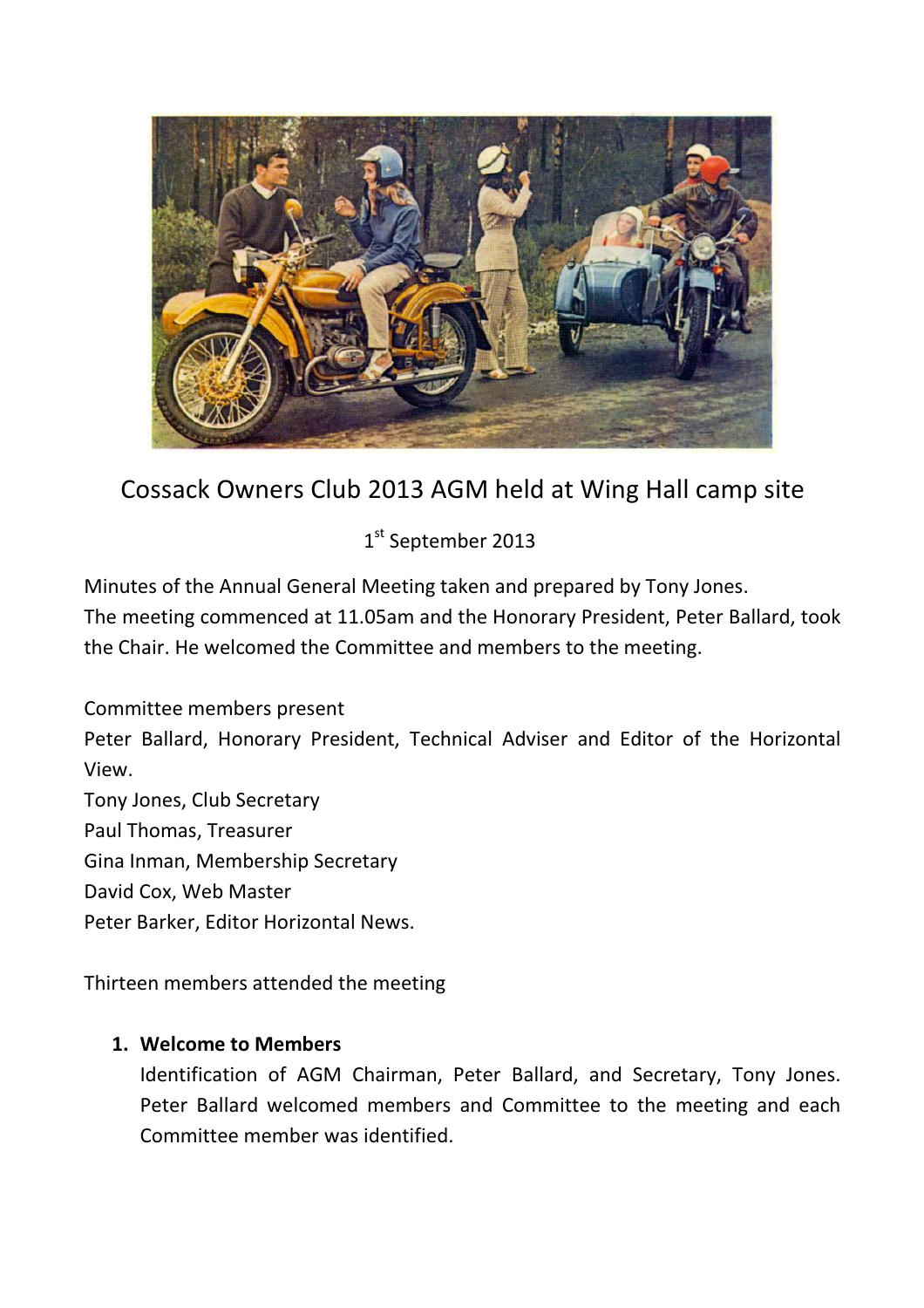### 2. Apologies for absence.

Carl Booth, Show organiser, could not attend the meeting because of work commitments and Amada Wright did not attend the meeting as she had tendered her resignation.

## 3. Minute Approval.

Approval of 2012 AGM minutes as published in the newsletter.

The minutes as published were proposed by Tony Simmons and seconded by Paul Codling. There were no objections and the minutes were accepted.

## 4. Committee reports.

Each Committee member read out a short report on their activities over the last year. Tony Jones read out Carl Booths report and there was no report from Amanda Wright, Regalia.

The main points were;

Peter Ballard apologised for not being very active this year because of health problems and other commitments. As Editor of Horizontal View he apologised for not having published one for over a year. He has enough content but just needed time to organise it. He stood in as Editor of Horizontal News for September. As Technical Adviser he has given advice and provided dating letters were required.

Tony Jones has spent the year taking phone calls and emails on behalf of the Club and he has been active in identifying a venue for the 2016 East European Rally.

Carl Booth has attended a number of shows over the year to display our bikes and to promote the Club.

Gina Inman has handled all the membership matters and said that there were 285 paid up members and 24 Honorary members. There has been an increase in membership of 3 over the year. She thanked David Angel for continuing to give one year's membership with every new Ural he sold.

Paul Thomas read out a detailed account of the Clubs finances for the past year. There is £1184.53 excess income over expenditure.

David Cox gave an off the cuff report on the development of the website including completely redesigning it over the year. He is giving some thought to a member's only area.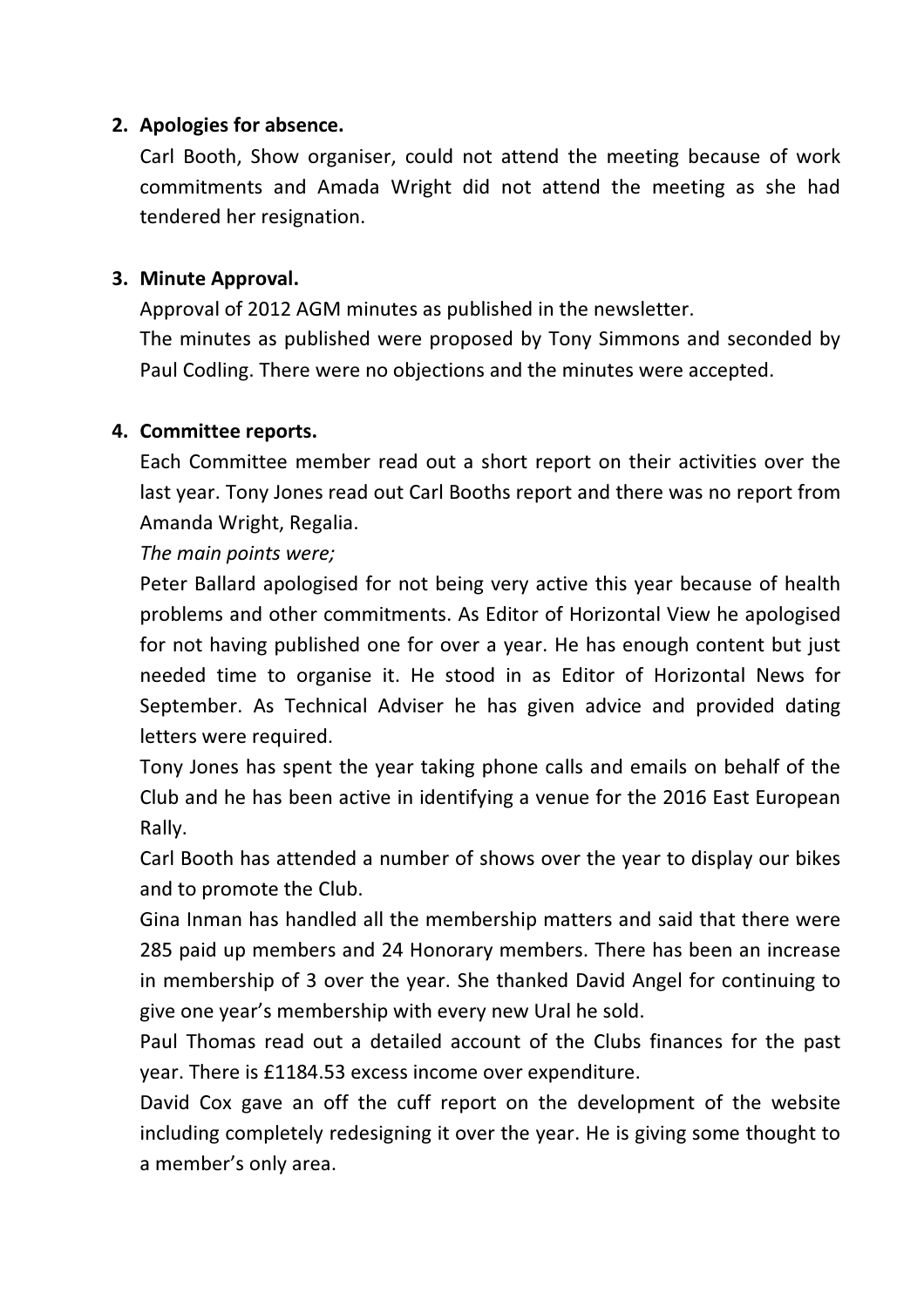Peter Barker is prepared to act for another year but he would like to resign after that. The main reason was that he is entirely responsible for the newsletter content and he is running out of steam.

### 5. Proposals from members.

Tony Jones made 5 proposals. 1. That paragraph 8 of the Constitution be deleted. 2. That rule 5 of the Clubs rules be amended to include OR HER after 'failing him' 3. Rule number 4 be amended to include OR HER after 'resign his'. 4. Rule 3 be amended to read COMMITTEE MEMBERS after the word 'two' and that OF THE TREASURER, SECRETARY,MAGAZINE EDITOR AND NEWSLETTER EDITOR be deleted. 5. Rule 5 be amended to read SECRETARY instead of 'Chairman'.

All these proposals were discussed and agreed unanimously by the meeting.

### 6. Election of Committee.

Phil Inman was proposed as Treasurer by Nidge Duckett and seconded by Paul Codling. Carl Booth was nominated as Regalia secretary by Nidge Duckett and seconded by Paul Codling. The existing Committee members were nominated for re-election by Nidge Duckett and seconded by Paul Codling. All members agreed unanimously.

#### 7. 2014 AGM Venue.

Was discussed and the present venue was provisionally agreed on.

#### 8. Any other business.

Peter Ballard mentioned an excellent book written by Nev Mason formerly of Nevals.

Tony Jones suggested returning to the bi monthly magazine instead of the H.N and H.V. Peter Ballard and Peter Barker agreed to consult over this.

Tony Jones suggested a reduction in membership fees for members opting to take their magazines by email. A reduction of £2.50 was agreed.

Nidge Duckett proposed a members fee increase of £1 to help build up a kitty for the money needed to stage the 2016 East European Rally. Tony Jones said that £1000 would be needed up front but most of that would be recouped